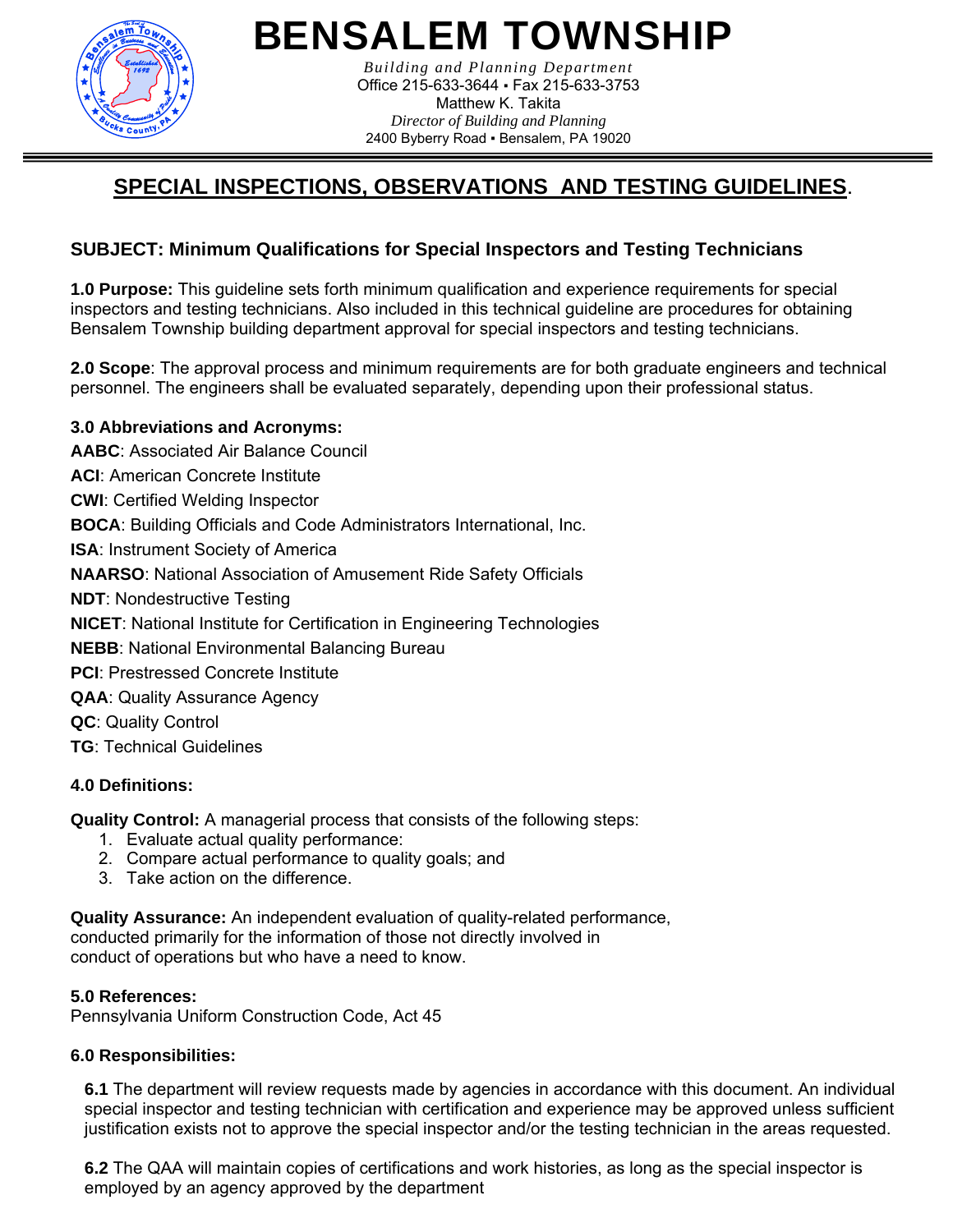**7.0 Procedure:** The following minimum criteria will be used to evaluate special inspection/testing technician requests.

**7.1 Reinforced concrete:** ACI Grade I or ACI Grade II. In addition,

documented experience according to one of the following:

- **a**. Inspector: Two-years experience
- **b**. Graduate engineer: One-year experience
- **c**. \*Professional engineer: One-year experience

**7.2 Special moment-resisting concrete frame:** ACI Grade I or ACI Grade II. In addition,

documented experience according to one of the following:

- **a**. Inspector: Two-years experience
- **b**. Graduate engineer: One-year experience
- **c**. \*Professional engineer: One-year experience

**7.3 Prestressed concrete:** ACI Grade I, or certified as an ACI Grade II, or a PCI Level II. In addition, documented experience according to one of the following:

- **a**. Inspector: Two-years experience
- **b**. Graduate engineer: One-year experience
- **c**. \*Professional engineer: One- year experience

**7.4 Post tension slab on grade:** ACI Grade I. In addition, documented experience according to one of the following:

- **a**. Inspector: Two-years experience
- **b**. Graduate engineer: One-year experience
- **c**. \*Professional engineer: One-year experience

**7.5 Structural welding:** ICC,AWS Structural steel and welding certificate. In addition, documented experience according to one of the following:

- **a**. Inspector: Two-years experience
- **b**. Graduate engineer: One-year experience
- **c**. \*Professional engineer: One-year experience

**7.6 High strength bolting:** Current ICC, AWS structural steel and welding certificate(s). In addition, documented experience according to one of the following:

- **a**. Inspector: Two-years experience
- **b**. Graduate engineer: One-year experience
- **c**. \*Professional engineer: One-year experience

**7.7 Structural masonry:** ICC structural masonry certificate . In addition, documented experience according to one of the following:

- **a**. Inspector: Two-years experience
- **b**. Graduate engineer: One-year experience
- **c**. \*Professional engineer: One-year experience

#### **7.8 Reinforced gypsum concrete:** ICC Reinforced concrete certificate and ACI

Grade I or ACI Grade II. In addition, documented experience according to one of the following:

- **a**. Inspector: Two-years experience
- **b**. Graduate engineer: One-year experience
- **c**. \*Professional engineer: One-year experience

#### **7.9 Insulated concrete fill:**

ICC Reinforced concrete certificate and ACI Grade I or ACI

Grade II. In addition, documented experience according to one of the following:

- **a**. Inspector: Two-years experience
- **b**. Graduate engineer: One-year experience
- **c**. \*Professional engineer: One-year experience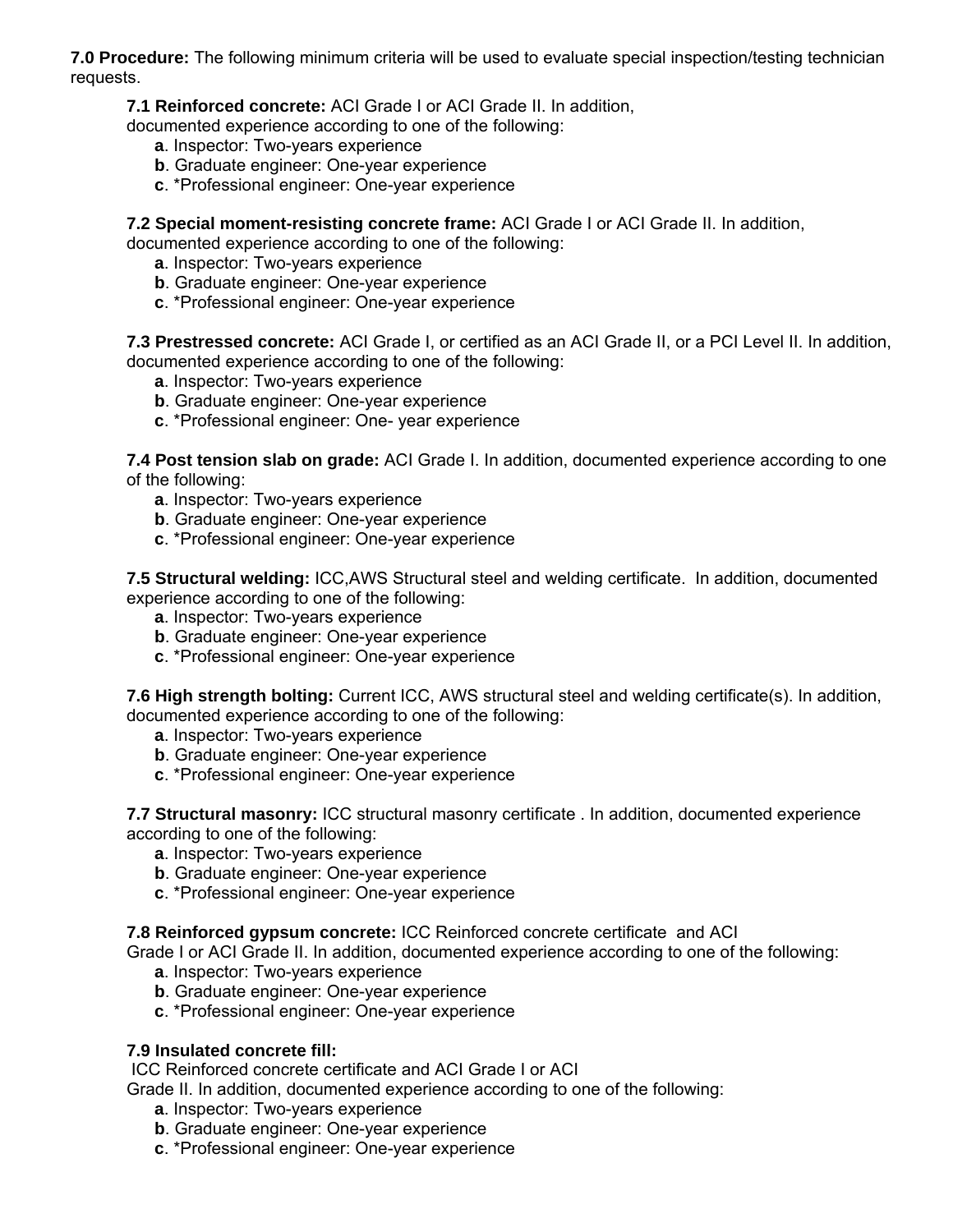**7.10 Spray-applied fireproofing:** ICC Spray-applied fireproofing certificate . In addition, documented experience according to one of the following:

- **a**. Inspector: Two-years experience
- **b**. Graduate engineer: One-year experience
- **c**. \*Professional engineer: One-year experience

**7.11 Piling, drilled piers. caissons:** NICET Level III certification in geotechnical/construction or construction material in testing/soil:

- **a**. Inspector: NICET Level Ill
- **b**. \*\*Graduate geologist: Two-years experience
- **c**. \*\*Graduate engineer: Two-years experience
- **d**. \*Professional engineer: One-year experience

**7.12 Shotcrete:** ICC Reinforced concrete certificate and ACI Grade I or ACI Grade II. In addition, documented experience according to one of the following:

- **a**. Inspector: Two-years experience
- **b**. Graduate engineer: One-year experience
- **c**. \*Professional engineer: One-year experience

#### **7.13 Special grading, excavation and filling:** NICET level II certification in

geotechnical/construction or construction material testing/soil:

- **a**. Inspector: NICET Level III
- **b**. \*\*Graduate geologist: Two-years experience
- **c**. \*\*Graduate engineer: Two-years experience
- **d**. \*Professional engineer: One-year experience

#### **7.14 Smoke control systems:** Documented experience according to one of the following:

- **a**. Inspector: NICET, l9A, AABC, NEBB
- **b**. \*\*Graduate engineer: Two-years experience
- **c**. \*Professional engineer: One-year experience **Electrical** Fire Protection

Mechanical

**7.15 Special Cases:** Approvals are granted on a case-by-case basis with the minimum experience for a given application as shown:

- **a**. Inspector: Four-years experience
- **b**. Graduate engineer: Two-years experience
- **c**. Professional engineer: Two-years experience

**7.16 Nondestructive testing:** Personnel shall be qualified in accordance with American Society of Nondestructive Testing (ASNT) document NT-TC-1A. Level II certification as determined by a Level III examiner is required for each element.

**7.17 Material testing:** NICET Level I or Level II certification with a minimum of one-year experience.

- **a**. Construction materials testing/concrete or ACI Level I
- **b**. Construction materials testing/concrete
- **c**. Construction materials testing/soil

**8.0 Records:** Certification records and work history of special inspection and testing technician personnel are maintained by the agency that employs the special inspector.

#### **9.0 Attachments:**

\* Certification optional. The professional engineer shall hold a license in civil, structural, mechanical, fire protection or electrical engineering appropriated to the service provided.

\*\* Certification optional.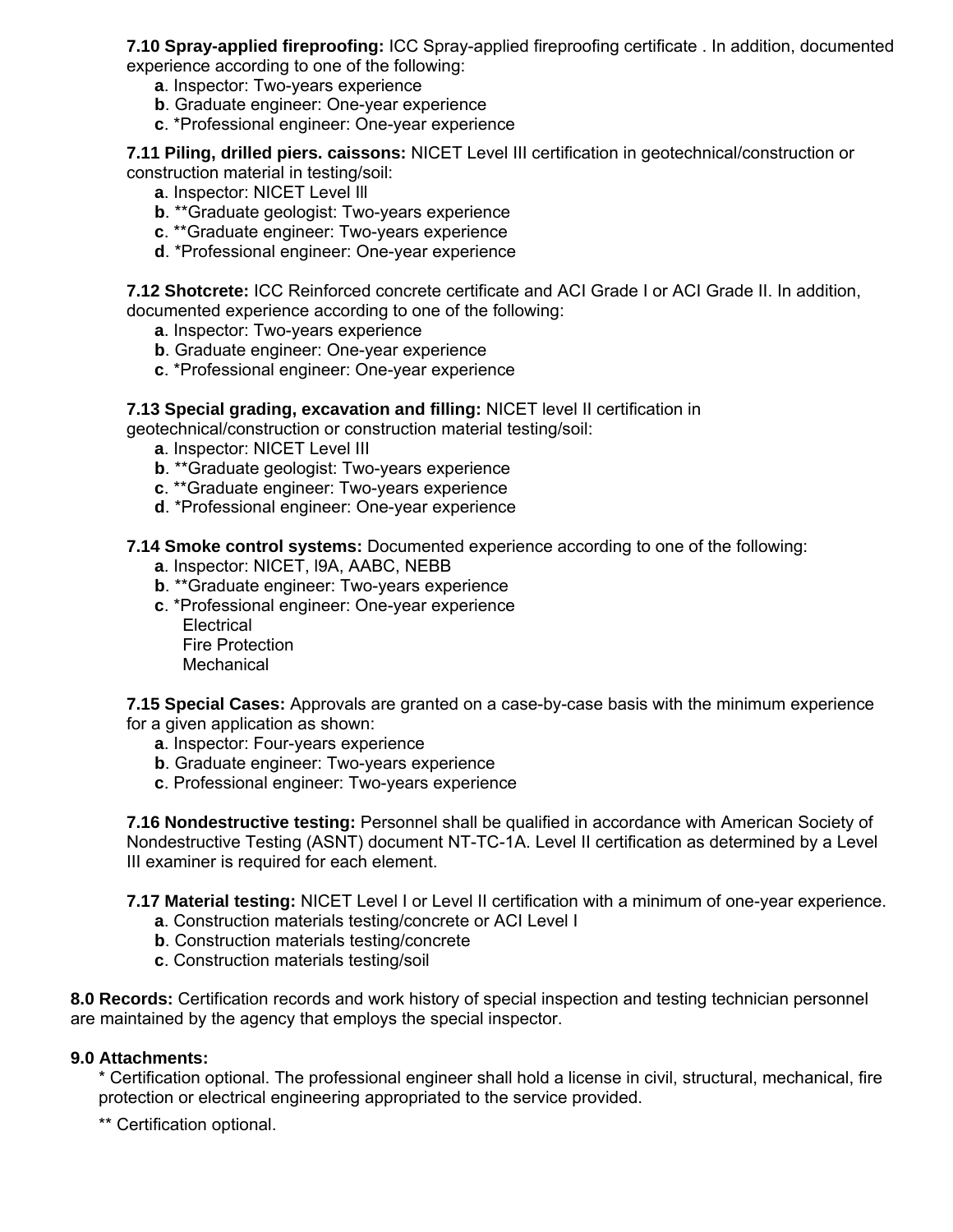

*Building and Planning Department*  Office 215-633-3644 ▪ Fax 215-633-3753 Matthew K. Takita *Director of Building and Planning*  2400 Byberry Road ▪ Bensalem, PA 19020

# **REPORT REQUIREMENTS**

**Reports:** All report forms that are planned for use in performing quality assurance inspection, engineering and/or testing shall be submitted with the quality assurance manual for review and approval. Daily report forms should be preprinted by the inspection agency in a format that is acceptable to the Department. Minimum acceptable guidelines for format shall be as follows:

• Allow as much lined space on the form as possible.

• Preprinted titles should be kept to a minimum, e.g., project name, project address, job number, date, report number and inspector's name.

• Do not use preprinted headline material that presumes that the items listed below are going to be in compliance with the approved plans.

• Use the same Daily Report form format throughout each project. Do not use different Daily Report forms for different inspection functions.

• All spin-off documentation, such as nonconforming item reports, resolution of non-conforming item reports, testing and/or inspection results, etc., shall be referenced in the daily report with sufficient information to ensure traceability back to the daily report.

**Final Report:** The quality assurance agency shall submit a final signed report stating whether all work requiring special inspection was inspected, reported and found to be in substantial compliance with the approved plans, specifications and the **Uniform Construction Code.**

Final reports shall not be submitted to the Building and Planning Department until all noncompliances have been cleared or have been identified in the final report as being unresolved and accepted by the building official.

Final reports must be signed by the design professional in responsible charge. The final report certifies that all inspections, engineering and testing tasks required by the project were completed as required.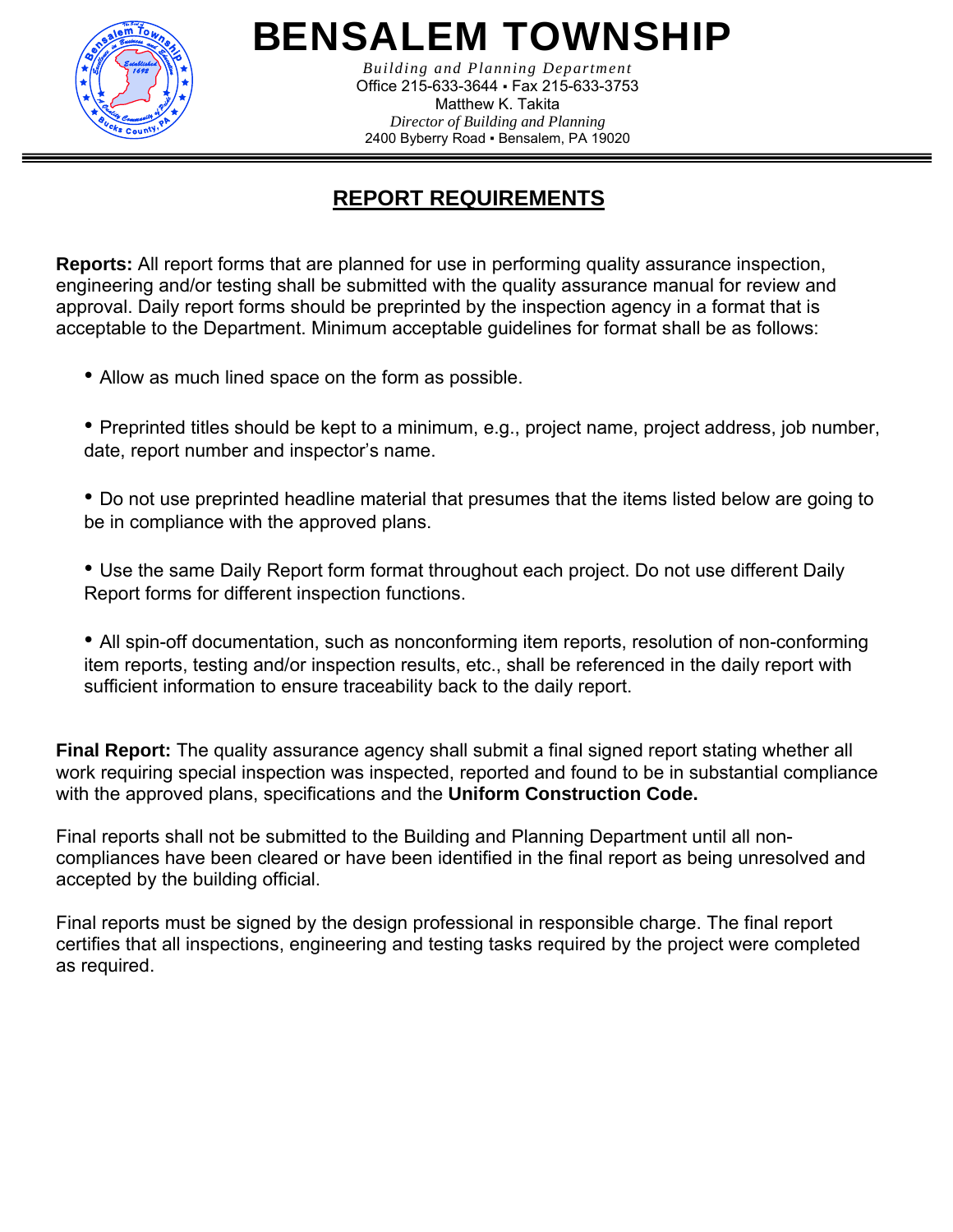

*Building and Planning Department*  Office 215-633-3644 ▪ Fax 215-633-3753 Matthew K. Takita *Director of Building and Planning*  2400 Byberry Road ▪ Bensalem, PA 19020

## **Approval Review**

• The approved agency shall be capable of certifying to the building official that components of off-site or on-site constructed and fabricated/manufactured products meet the Uniform Construction Code approved plans and project documents.

• Each special inspector identified as a member of the agency staff shall have proven experience in the inspection of items listed in Section **1704** of the **2009 International Building Code** .The Building and Planning Department will evaluate each individual inspector's qualifications and return a list of approved inspectors at the time of agency approval. All inspection personnel must be listed. Inspection personnel that are new to an agency must be evaluated, approved and listed by before being assigned to a project. This requirement applies to those inspectors who perform inspection services at the job site or for the purpose of evaluating fabricated/manufactured products away from the project.

• All structural steel and welding inspectors must be qualified by AW9 or, as appropriate, to the level required by the service performed. All AW9 certified associates must work under the direction of a certified AWS inspector. Welder certification and qualification testing must be performed by an AW9 certified welding inspector.

• Personnel performing nondestructive examination (NDE) shall be qualified for the NDE methods they will utilize in accordance with the agency's approved quality assurance manual.

• Testing technicians shall be certified to Ad, NICET or other special categories required by the approved plans.

• Engineers shall be licensed by the state of Pennsylvania in the area of expertise they will be providing skills, judgment and reports.

• Approved agencies must meet the requirements contained within ASNT recommended practices for nondestructive personnel qualification and certification, NT-TC-1A, supplements A through D on radiographic, magnetic particle, ultrasonic and liquid penetrant test methods, respectively. Only personnel qualified for NDT Level II may perform nondestructive inspections on welds or base material. Personnel presently qualified for NDT Level III may perform nondestructive tests, provided that they have previously been certified for NDT Level II.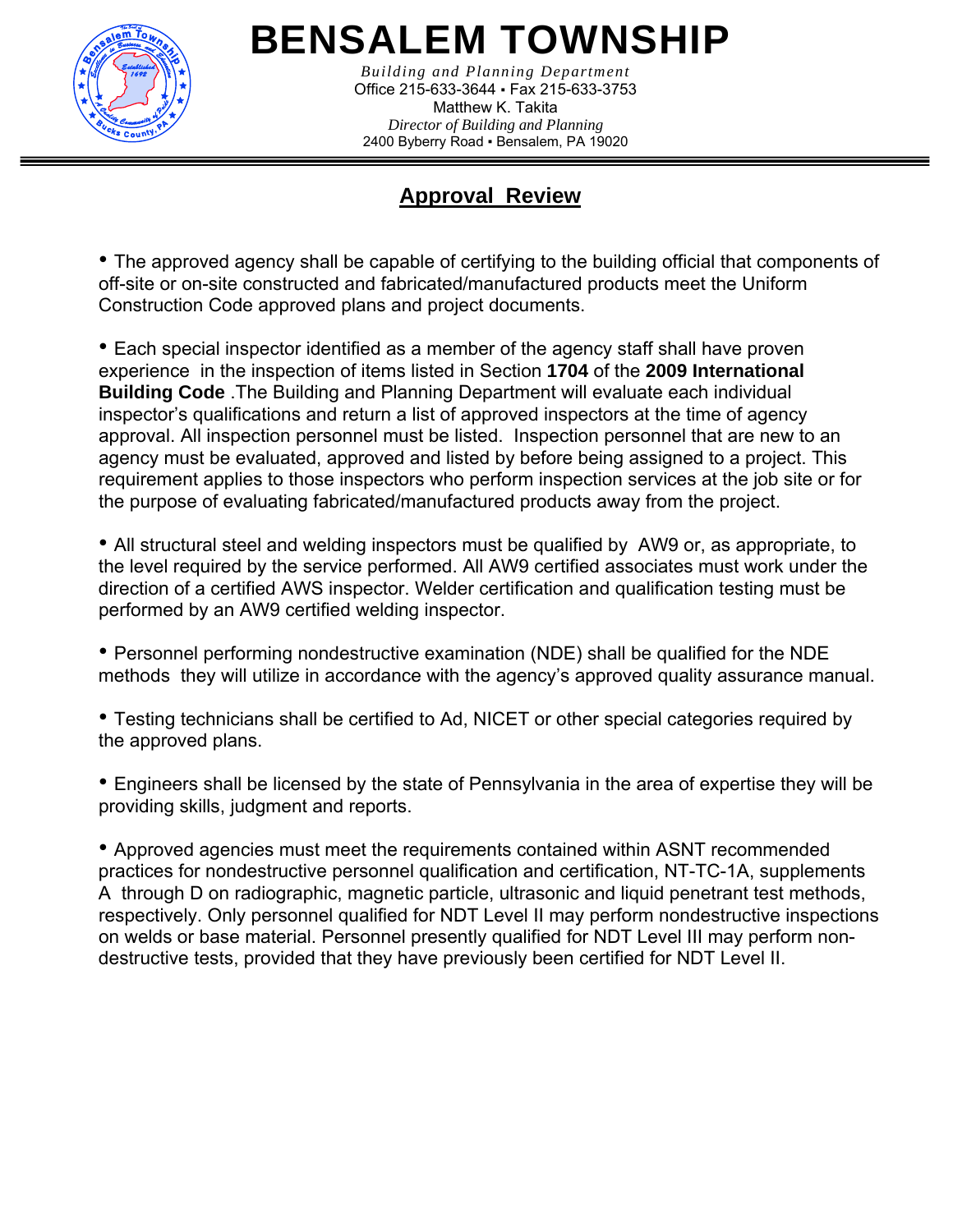

*Building and Planning Department*  Office 215-633-3644 ▪ Fax 215-633-3753 Matthew K. Takita *Director of Building and Planning*  2400 Byberry Road ▪ Bensalem, PA 19020

| Tax Parcel No.: |  |
|-----------------|--|
| Permit No.:     |  |
| Date:           |  |

## Uniform Construction Code (UCC) **SPECIAL INSPECTIONS AND OBSERVATIONS STATEMENT**

| This statement must accompany permit applications for all construction for which special<br>inspections and observations are required. |               |  |  |
|----------------------------------------------------------------------------------------------------------------------------------------|---------------|--|--|
| <b>Project Name</b>                                                                                                                    |               |  |  |
| <b>Project Address</b>                                                                                                                 |               |  |  |
| Owner                                                                                                                                  | Telephone No. |  |  |

This is to certify that all the inspections and observations that I have checked on pages 2-3 and on page 4 of this statement are required for the project named above and will be performed by the design individuals or firms. By signing this statement, I also acknowledge that:

- These inspections and observations must be performed by competent individuals in accordance with the Uniform Construction Code and that the construction work must comply with the Department-approved plans and specifications and all applicable provisions of the Uniform Construction Code.
- Records of all required special instructions and testing observations (including any discrepancies and methods of correction of these discrepancies) will be retained and made available to Department representatives, upon request, and:
- The Final Report section of this statement must be signed by me and a copy of this statement submitted to the Department inspector at the time that the final inspection is performed and before a certificate of occupancy is issued.

Name of Design Professional in Responsible Charge

Signature of Design Professional in Responsible Charge

PA License Number Date Signed (M/D/Y)

#### **PLEASE AFFIX SEAL IN SPACE TO THE LEFT**

UCC-6 REV 08/06 (Page 1) Township of Bensalem The Contract of Building and Planning in the Department of Building and Planning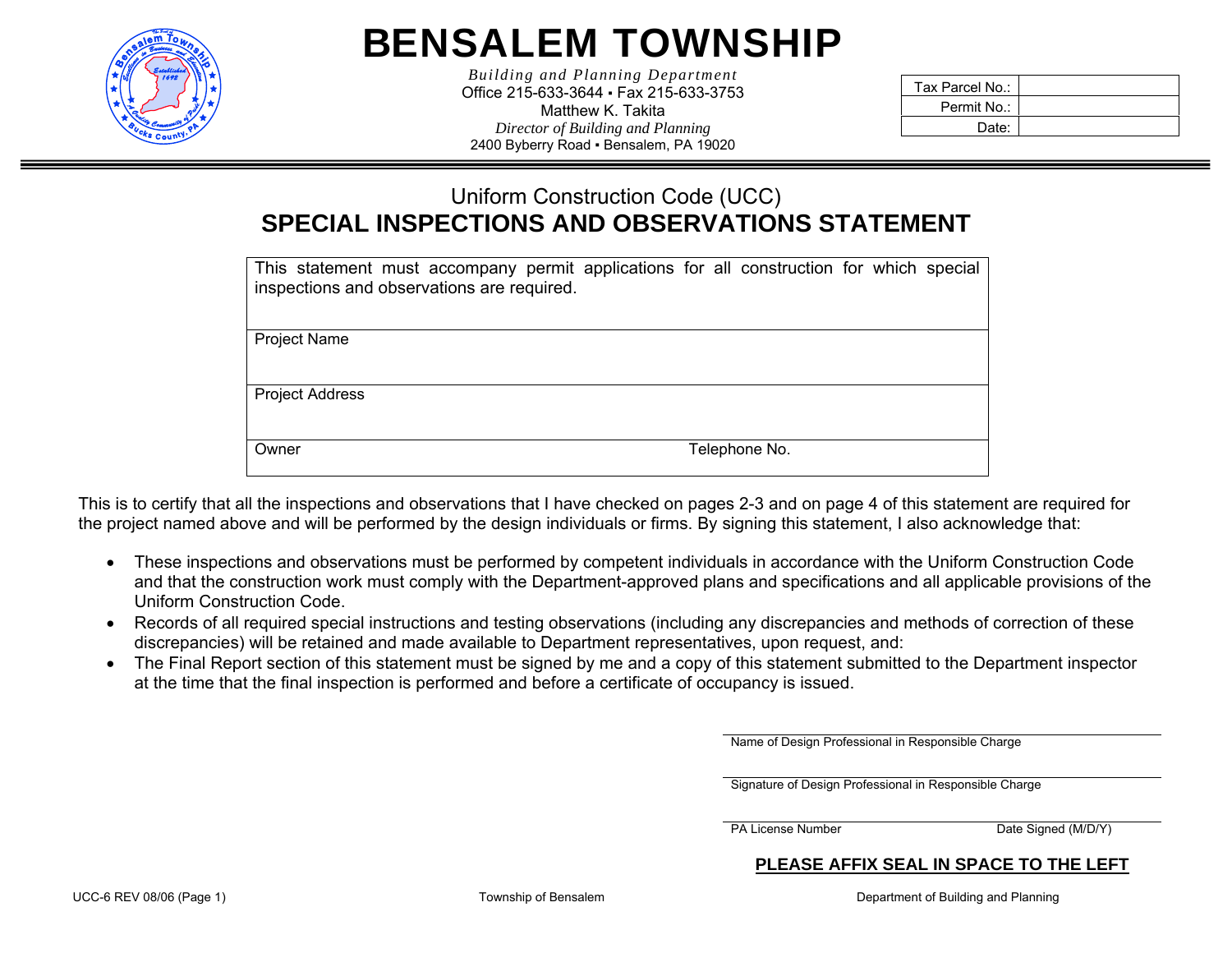|                                                              | <b>Bensalem Township Application</b><br><b>Special Instructions and Observations Statement</b> |                                                                                                            | Permit No.: |                                                                                                                                           |
|--------------------------------------------------------------|------------------------------------------------------------------------------------------------|------------------------------------------------------------------------------------------------------------|-------------|-------------------------------------------------------------------------------------------------------------------------------------------|
|                                                              |                                                                                                |                                                                                                            | Date:       |                                                                                                                                           |
|                                                              | Page 2 of 4                                                                                    |                                                                                                            |             |                                                                                                                                           |
| <b>CHECK</b><br><b>EACH</b><br><b>THAT</b><br><b>APPLIES</b> | TYPE OF SPECIAL INSPECTION OR OBSERVATION                                                      | <b>NAME AND ADDRESS OF INDIVIDUAL</b><br><b>AND/OR FIRM PERFORMING</b><br><b>INSPECTION OR OBSERVATION</b> |             | <b>CREDENTIALS</b><br>Each acronym from page 4. If "Other"<br>please specify special training or basis for<br>competency to perform work. |
|                                                              | Inspection of Fabricators                                                                      |                                                                                                            |             |                                                                                                                                           |
|                                                              | Inspection of Steel Construction                                                               |                                                                                                            |             |                                                                                                                                           |
|                                                              | Inspection of Concrete Construction                                                            |                                                                                                            |             |                                                                                                                                           |
|                                                              | Inspection of Masonry Construction                                                             |                                                                                                            |             |                                                                                                                                           |
|                                                              | Inspection of Wood Construction                                                                |                                                                                                            |             |                                                                                                                                           |
|                                                              | Inspection of Soil Conditions                                                                  |                                                                                                            |             |                                                                                                                                           |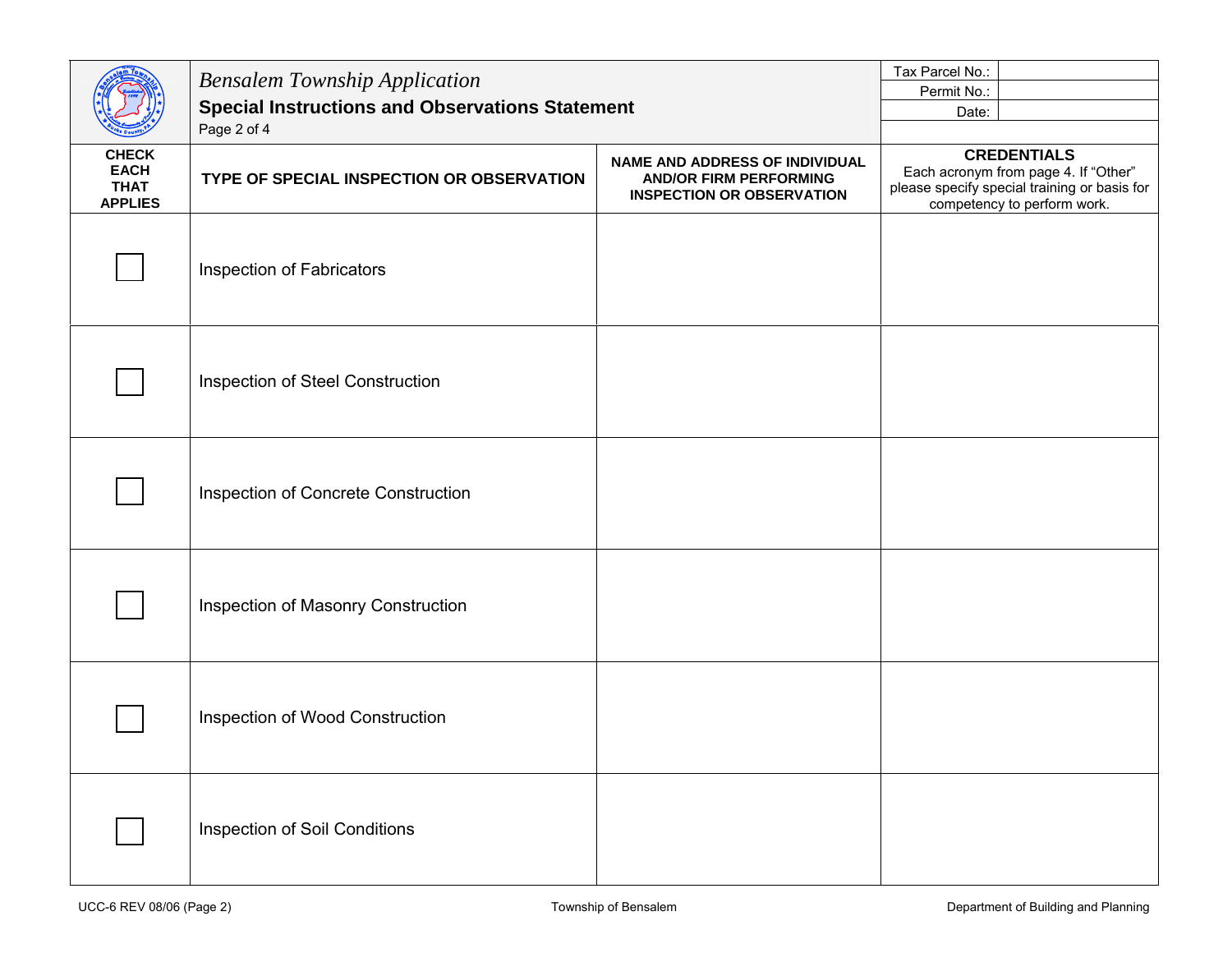| <b>Bensalem Township Application</b><br><b>Special Instructions and Observations Statement</b><br>Page 3 of 4 |  | Tax Parcel No.:<br>Permit No.:<br>Date: |
|---------------------------------------------------------------------------------------------------------------|--|-----------------------------------------|
| Inspection of Pile Foundations                                                                                |  |                                         |
| Inspection of Pier Foundations                                                                                |  |                                         |
| Inspection of Wood Panels and Veneers                                                                         |  |                                         |
| Inspection of Sprayed Fire-Resistant Materials                                                                |  |                                         |
| Inspection of Smoke control                                                                                   |  |                                         |
| Inspection of Exterior Insulation & Finish System<br>(EIFS)                                                   |  |                                         |
| <b>Structural Observations</b>                                                                                |  |                                         |